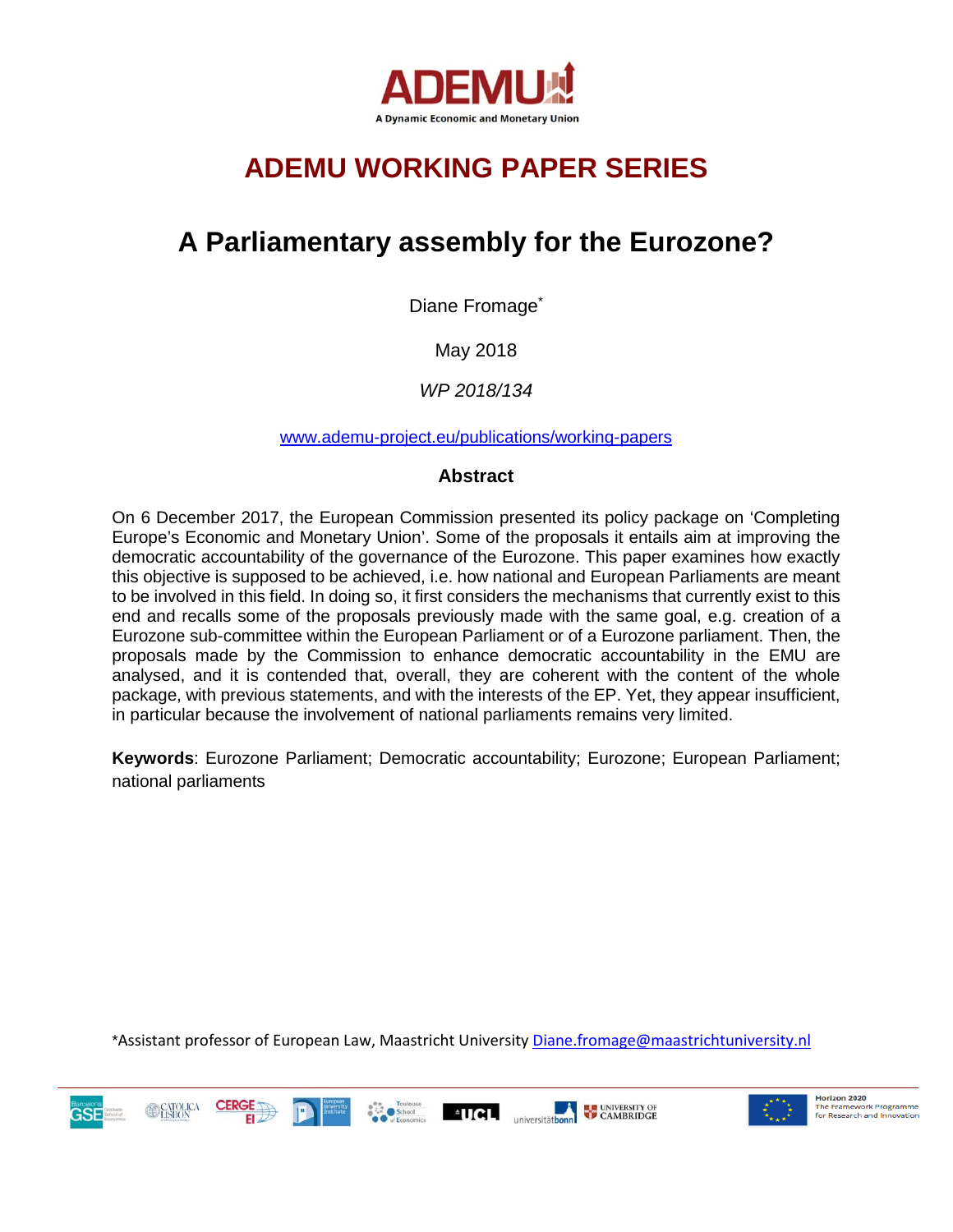

### **Acknowledgments**

I am thankful to the participants of the ADEMU Workshop on 'Law and Policy Issues of EMU Reform' held on 11 and 12 December 2017 in Florence for the fruitful discussion and feedback received. Thanks are further owed to Bruno de Witte and Paul Dermine.

This paper is related to the ADEMU project, 'A Dynamic Economic and Monetary Union', funded by the European Union's Horizon 2020 Program under grant agreement No 649396 and from the European Research Council under Grant No. FP7/2007-2013 - 249429.

This is an Open Access article distributed under the terms of the Creative Commons Attribution License Creative Commons Attribution 4.0 International, which permits unrestricted use, distribution and reproduction in any medium provided that the original work is properly attributed.



\_\_\_\_\_\_\_\_\_\_\_\_\_\_\_\_\_\_\_\_\_\_\_\_\_





The ADEMU Working Paper Series is being supported by the European Commission Horizon 2020 European Union funding for Research & Innovation, grant agreement No 649396.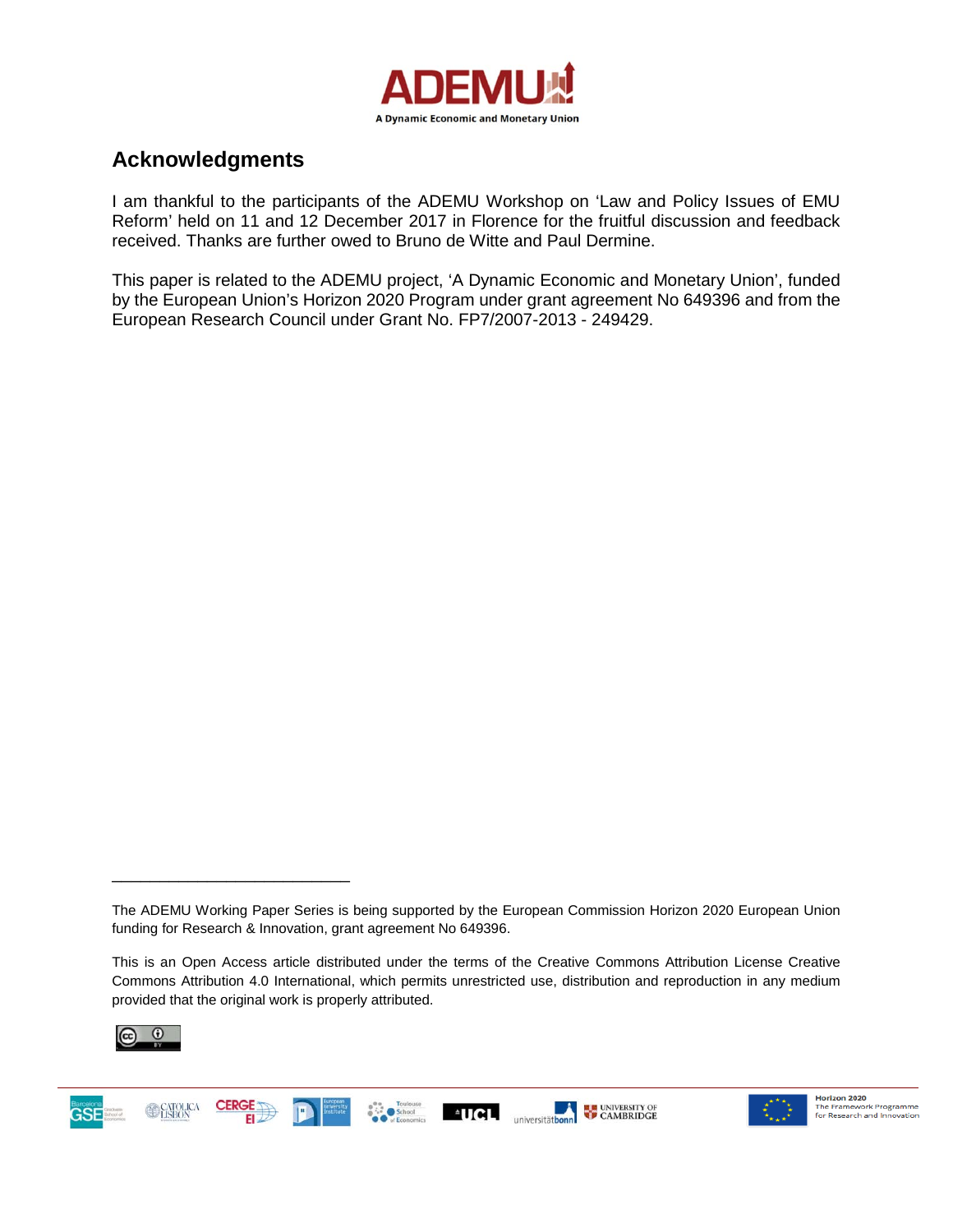#### 1. Introduction

The idea that some sort of democratic accountability for the Economic and Monetary Union (EMU), and for the Eurozone more specifically, is needed is subject to a recurring, increasingly visible debate. Heads of States, and most prominently perhaps French President Macron, $<sup>1</sup>$  have been regularly</sup> mentioning this issue. Think tanks contribute to this debate as well.<sup>[2](#page-2-1)</sup> The European Commission (Commission) and other EU institutions,<sup>[3](#page-2-2)</sup> as well as scholars<sup>4</sup> appear to be concerned by this question too. In fact, in its Reflection paper on the deepening of the EMU published in Spring 2017, [5](#page-2-4) the Commission stated that 'the institutional architecture of the EMU is a mixed system which is cumbersome and requires greater transparency and accountability'. [6](#page-2-5) In particular, it noted that 'the involvement of the European Parliament and the democratic accountability for the decisions taken for or on behalf of the euro area should be enhanced'.[7](#page-2-6) To this end, the Commission proposed that the Economic Dialogue it maintains with the European Parliament (EP) should be formalized by the end of 2018, while it also proposed that these arrangements could be extended to other institutions, such as the Eurogroup.[8](#page-2-7) Thus far, no change has intervened in this sense however. Likewise, the proposal for an 'agreement on the democratic accountability of the euro area' signed by the Commission and 'other institutions and bodies taking decisions on or acting on behalf of the euro area' before the next EP elections in 201[9](#page-2-8), and to be later integrated in the EU Treaties,<sup>9</sup> has not yet materialized. However, some aspects of the policy package on 'Completing Europe's Economic and Monetary Union' presented by the Commission on 6 December 2017 do entail some elements to guarantee democratic accountability in the new or reformed mechanisms proposed.

Against this background, this paper aims at providing an evaluation of the changes of the accountability framework entailed in the Commission's December policy package.

This paper is structured as follows. It first describes briefly the current mechanisms in place to ensure (collective) democratic oversight and accountability in the Economic and Monetary Union (EMU) (2). Other proposals currently under discussion are also recalled (3). It then turns to the Commission's approach and proposals in its December package and provides an assessment thereof (4). The final part presents general conclusion (5).

2. Existing mechanisms for democratic accountability and oversight in EMU

In the framework of EMU, the standard accountability channels in EU matters naturally apply as well. According to article 10 Treaty of the EU (TEU), democracy is to be ensured by, on the one hand, the directly elected EP and, on the other, national parliaments tasked with controlling the actions of their respective government members sitting in the Council. However, these channels are insufficient to

<span id="page-2-0"></span><sup>&</sup>lt;sup>1</sup> 'Initiative pour l'Europe - Discours d'Emmanuel Macron pour une Europe souveraine, unie, démocratique', 26 September 2017, available at : [http://www.elysee.fr/declarations/article/initiative-pour-l-europe-discours-d](http://www.elysee.fr/declarations/article/initiative-pour-l-europe-discours-d-emmanuel-macron-pour-une-europe-souveraine-unie-democratique/)[emmanuel-macron-pour-une-europe-souveraine-unie-democratique/](http://www.elysee.fr/declarations/article/initiative-pour-l-europe-discours-d-emmanuel-macron-pour-une-europe-souveraine-unie-democratique/) (6/3/2018).

<span id="page-2-1"></span><sup>&</sup>lt;sup>2</sup> C. Grant et al, *Relaunching the EU*, Centre for European Reform, 2017, V. Kreilinger and M. Larhant, 'Does the Eurozone need a parliament?', Policy paper 176, Jacques Delors-Notre Europe Institute, 2016.

<span id="page-2-2"></span><sup>&</sup>lt;sup>3</sup> H. van Rampuy et al., 'Four Presidents report. Towards a genuine Economic and Monetary Union', 2012. J.-Cl. Juncker et al., 'Five Presidents report. Completing Europe's Economic and Monetary Union', 2015.

<span id="page-2-3"></span><sup>4</sup> *Inter allia*, B. Rittberger, 'Integration without Representation? The European Parliament and the Reform of Economic Governance in the EU', *Journal of Common Market Studies*, 2014, 52(6), 1174-1183; B. Crum, 'Saving the Euro at the cost of democracy?', *Journal of Common Market Studies*, 2013, 51(4), 614-630;

<span id="page-2-4"></span><sup>&</sup>lt;sup>5</sup> European Commission, 'Reflection Paper on the Deepening of the Economic and Monetary Union', 2017, esp. 17.

<span id="page-2-5"></span> $6$  Id., 17.

<span id="page-2-6"></span><sup>7</sup> Ibid.

<span id="page-2-7"></span><sup>8</sup> Id. 27-28; more on the Economic Dialogue: D. Fromage, 'The European Parliament in the post-crisis era: an institution empowered on paper only?', *Journal of European Integration*, Special issue on 'National parliaments, the European Parliament and the democratic legitimation of the European Union economic governance' ed. D. Fromage and T. van den Brink, *Journal of European Integration*, in press.<br><sup>9</sup> European Commission, 'Reflection Paper on the Deepening of the Economic and Monetary Union', 2017, 28.

<span id="page-2-8"></span>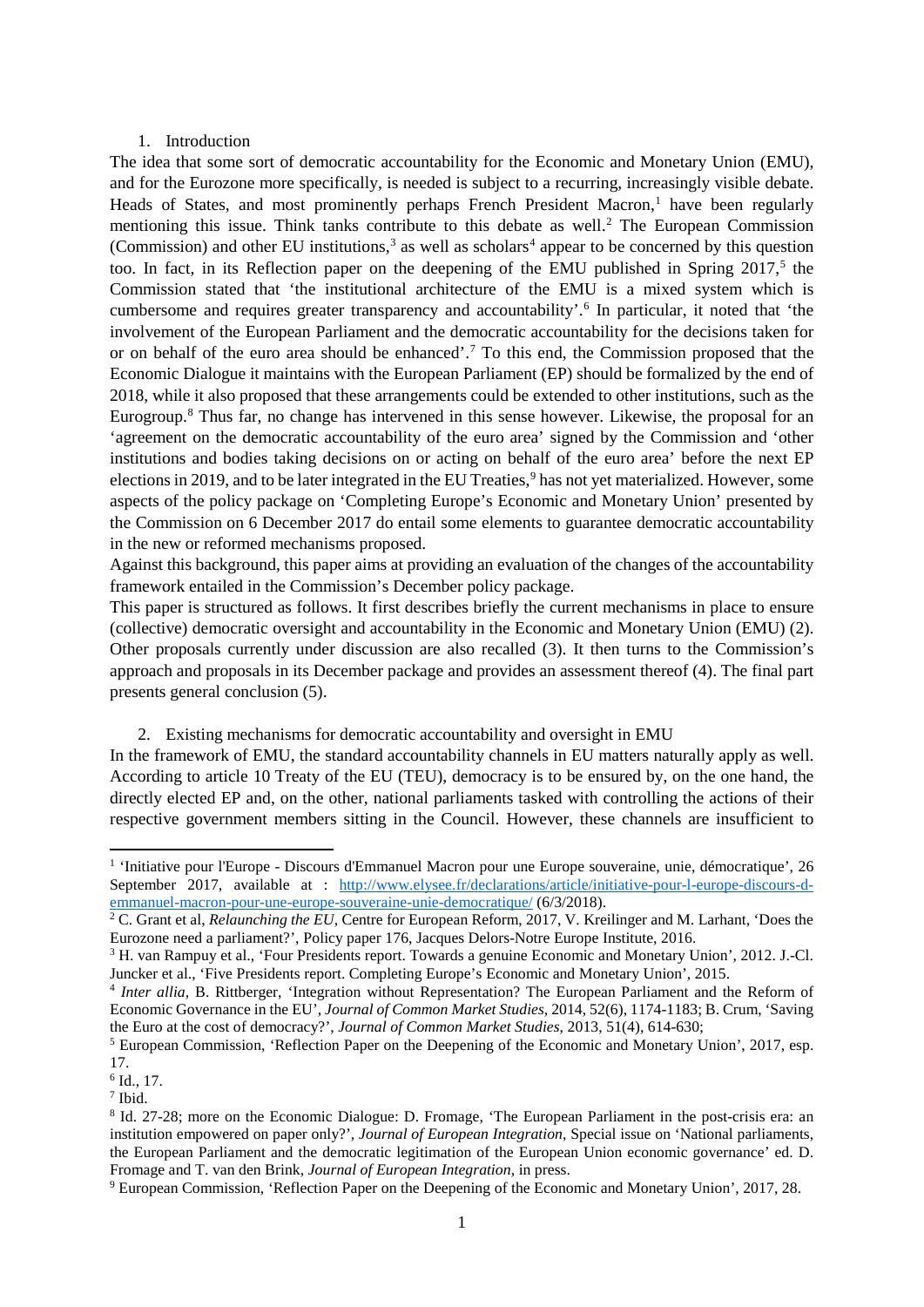ensure an adequate parliamentary control as neither the EP nor individual national parliaments alone are in a position to guarantee democratic control and accountability.<sup>[10](#page-3-0)</sup> This is, for instance, due to the fact that the EMU comprises the monetary policy – an exclusive EU competence – and the economic policy in whose framework (enhanced) coordination at EU level was only recently upgraded. Additionally, and most importantly perhaps, the EU intergovernmental institutions, i.e. Council of the EU (Council) and European Council, cannot be held accountable collectively; only their individual members may be questioned by their respective national parliaments which are thus not in a position to effectively influence or hold these EU institutions to account. In other words, the sum of the controls conducted within each national parliament is not sufficient to guarantee the Council's and the European Council's accountability. Parliaments additionally also lack sufficient information: they suffer from informational asymmetry in favour of governments generally, $<sup>11</sup>$  $<sup>11</sup>$  $<sup>11</sup>$  and the mechanisms in place to control their</sup> representatives in the Council and in the European Council are not always satisfactory.[12](#page-3-2) Parliamentary oversight over the Eurozone-specific Euro Summits and Eurogroups are even less developed. The Treaty on Stability, Coordination and Governance (TSCG) formalized the Euro Summits at the level of the heads of State and governments and established some mechanisms for the involvement of the European Parliament. For instance, '[t]he President of the European Parliament may be invited to be heard [...and] t]he President of the Euro Summit shall present a report to the European Parliament after each Euro Summit meeting' (art. 12-5 TSCG). However, thus far, the EP's participation has not been very effective, both because there have been very few Euro Summits and because the EP President was not invited to make any statement at the beginning of the meetings that did take place.<sup>[13](#page-3-3)</sup> This lack of involvement was however partly mitigated by the fact that the EP President was indeed invited to make a statement during the European Council meetings taking place in parallel to these Euro Summit meetings. European Council meetings have indeed been far more frequent – 17 regular meetings were organized between 2014 and 2017 vs 5 Euro Summit meetings – and the EP President is commonly invited to make a statement at the beginning of each meeting as per art. 235-2 TFEU, even if no obligation exists in this sense. Furthermore, the President of the European Council reports *ex post* to the EP (art. 15-6 TEU),<sup>[14](#page-3-4)</sup> and he has regularly done so after Euro Summit meetings too.<sup>[15](#page-3-5)</sup>

<span id="page-3-0"></span> <sup>10</sup> V. Kreilinger, 'The new inter-parliamentary conference for economic and financial governance', *Notre Europe Policy paper*, 100, 2013, 3. Further on the absence of accountability vis-à-vis the two Councils: P.-Y. Monjal, 'L'Union européenne comme fédéralisme exécutif autocratique par nature irresponsable. La « responsabilité » comme possible clé explicative de la nature juridico-politique de l'Union' in *La responsabilité politique des exécutifs des Etats membres.* C. Geslot, P.-Y. Monjal and J. Rossetto (Ed.), Brussels, Bruylant, 2016, 25-40 and S. Roland, 'Un déficit démocratique peut en cacher un autre: la responsabilité politique du Conseil européen et du Conseil en question' in *La responsabilité politique des exécutifs des Etats membres.* C. Geslot, P.-Y. Monjal and J. Rossetto (Ed.), Brussels, Bruylant, 2016, 219-239.

<span id="page-3-1"></span><sup>11</sup> D. Curtin, 'Challenging Executive Dominance in European Democracy', *The Modern Law Review*, 1, 2014, 1- 32, esp. 15.

<span id="page-3-2"></span><sup>&</sup>lt;sup>12</sup> D. Fromage, Executive Accountability to National Parliaments in Post-Crisis EU Affairs: The Persistent Shortcomings in the Council and European Council Oversight" in *National Parliaments after the Lisbon Treaty and the Euro Crisis: Resilience or Resignation?*. D. Jancic (Ed.), Oxford, Oxford University Press, 2017, 159-175, S. Roland, 'Un déficit démocratique peut en cacher un autre: la responsabilité politique du Conseil européen et du Conseil en question' in *La responsabilité politique des exécutifs des Etats membres.* C. Geslot, P.-Y. Monjal and J. Rossetto (Ed.), Brussels, Bruylant, 2016, 219-239, 235-236, and W. Wessels and others, 'Democratic Control in the Member States of the European Council and the Euro Zone Summit', European Parliament study, 2013.

<span id="page-3-3"></span><sup>&</sup>lt;sup>13</sup> D.Fromage, 'The European Parliament in the post-crisis era: an institution empowered on paper only?', Special issue on 'National parliaments, the European Parliament and the democratic legitimation of the European Union economic governance' ed. D. Fromage and T. van den Brink, *Journal of European Integration*, in press. <sup>14</sup> Vanden Broucke, J. R., E.-M. Poptcheva and S. de Finance. "The European Council and its President." EPRS

<span id="page-3-4"></span>Briefing, 2014 and S. E. Anghel et al. "The European Council in 2015 Overview of Decisions and Discussions", EPRS In-depth analysis, 2016, 22f.<br><sup>15</sup> D.Fromage, 'The European Parliament in the post-crisis era: an institution empowered on paper only?', Special

<span id="page-3-5"></span>issue on 'National parliaments, the European Parliament and the democratic legitimation of the European Union economic governance' ed. D. Fromage and T. van den Brink, *Journal of European Integration*, in press.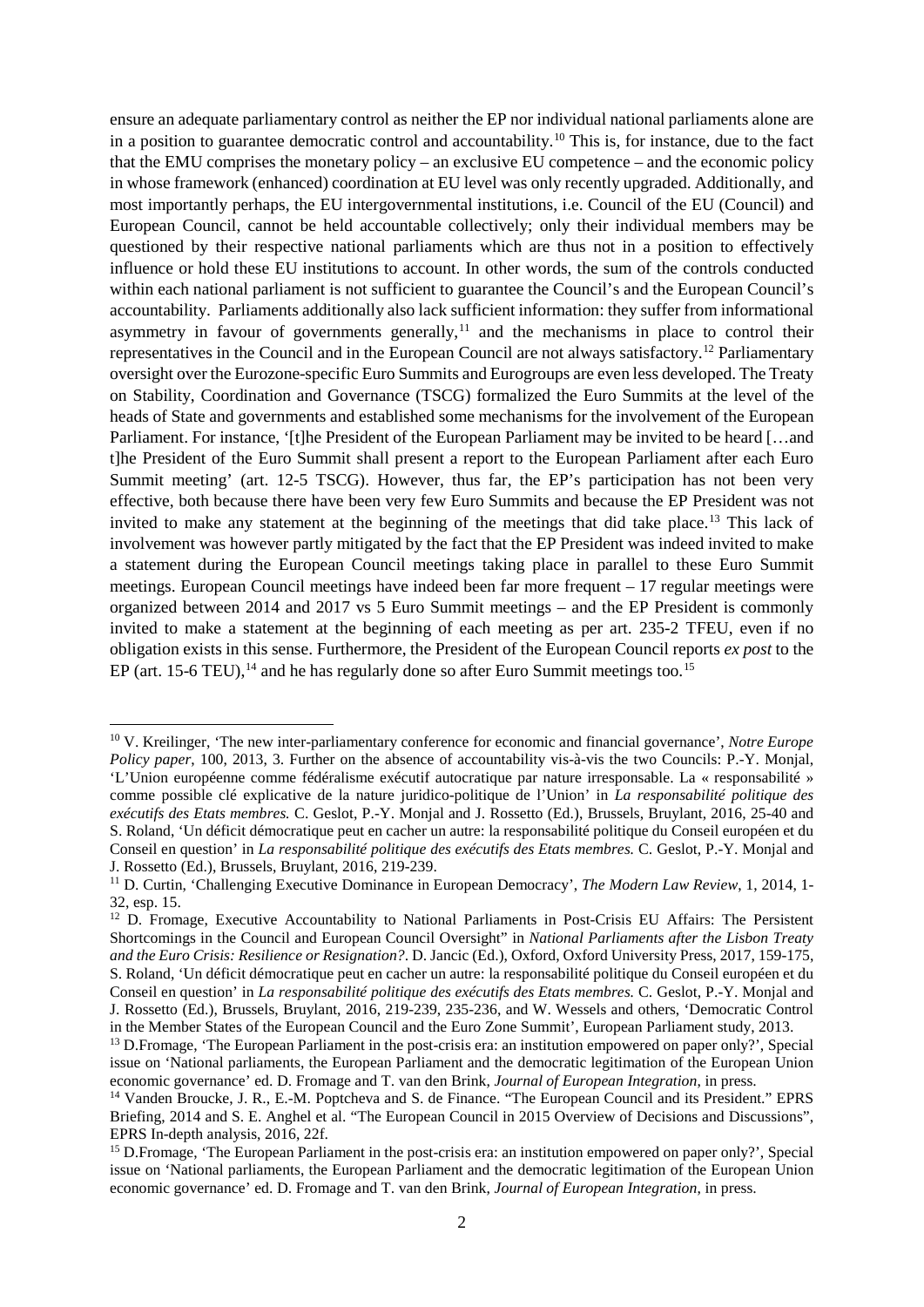Interparliamentary cooperation between the EP and national parliaments, and amongst national parliaments, could contribute to increase their oversight capacities, in particular because interparliamentary cooperation allows them to exchange information and best practices. The TSCG foresees, in its article 13, that '[a]s provided for in Title II of Protocol (No 1) on the role of national Parliaments in the European Union annexed to the European Union Treaties, the European Parliament and the national Parliaments of the Contracting Parties will together determine the organisation and promotion of a conference of representatives of the relevant committees of the European Parliament and representatives of the relevant committees of national Parliaments in order to discuss budgetary policies and other issues covered by this Treaty'. On this basis, the Interparliamentary conference on Stability, Economic Coordination and Governance in the EU (SECG Conference) was established in 2013. After difficult and lengthy negotiations,<sup>[16](#page-4-0)</sup> it started to function in 2015. Its aim is to 'provide a framework for debate and exchange of information and best practices in implementing the provisions of the Treaty in order to strengthen cooperation between national Parliaments and the European Parliament and *contribute to ensuring democratic accountability in the area of economic governance and budgetary policy in the EU, particularly in the EMU'* (art. 2.1., SECG Conference Rules of procedure). Nevertheless, after three years of regular meetings since the approval of its rules of procedure, it is still unclear whether this Conference can bring much added value. Such assessment naturally depends on the expectations each observer has, i.e. whether the conference is conceived of a sole forum for the exchange of information or whether it should bring more. Indeed, the perceived function of interparliamentary cooperation differs among national parliaments: some consider that it is only suited for debates on general issues whereas others conceive of it as a potential means to ensure the democratic legitimization of EU actions.[17](#page-4-1) In any case, the undefined size of the national delegations – and indeed their largely varying size in practice –, the lack of continuity in the identity of the participating MPs and the fact that all decisions are taken by consensus are certainly weaknesses hampering the proper and efficient functioning of the Conference. This situation is, additionally, worsened by the fact that the secretariat and chairing responsibilities change as the presidency of the Council rotates, and by the fact that the first yearly meeting is included in the larger 'European Parliamentary Week' organized by the EP. Additionally, all Member States, and not only those that are signatories to the TSCG participate in the Conference.<sup>[18](#page-4-2)</sup>

In sum, despite the specific recent mechanisms introduced by Eurocrisis law in the form of Economic Dialogue and the SECG Conference, the current level of democratic oversight and accountability in EMU does not appear to be fully satisfactory. In fact, the Commission itself has recently acknowledged that '[c]urrently, the EU Treaties do not provide much detail about democratic accountability on euro area matters'.[19](#page-4-3)

#### 3. Other proposals under discussion

The publication of the Commission's Package naturally did not intervene in a space void of debates regarding accountability in EMU and the lack of a dedicated forum to this end; in fact, numerous proposals have been made over the years.

<span id="page-4-0"></span><sup>&</sup>lt;sup>16</sup> I. Cooper, "Parliamentary oversight of the EU after the crisis: on the creation of the 'Article 13' interparliamentary conference." LUISS School of Government Working Papers SOG-WP21/2014, 2014 and V. Kreilinger, 'The new inter-parliamentary conference for economic and financial governance', *Notre Europe Policy paper*, 100, 2013.

<span id="page-4-1"></span> $17$  A. Esposito. 'La cooperazione interparlamentare: principi, strumenti e prospettive' in Manzella, Andrea-Lupo, Nicola (ed.) Il sistema parlamentare euro-nazionale. Giappichelli. Turin. 2014. 133-182. 134.

<span id="page-4-2"></span><sup>&</sup>lt;sup>18</sup> Further on these weaknesses: E. Griglio and N. Lupo, 'The Conference on Stability, Economic Coordination and Governance: Filling the Gaps of Parliamentary Oversight in the EU', Special issue on 'National parliaments, the European Parliament and the democratic legitimation of the European Union economic governance' ed. D. Fromage and T. van den Brink, *Journal of European Integration*, in press and V. Kreilinger and M. Larhant, 'Does the Eurozone need a parliament?', Policy paper 176, Jacques Delors-Notre Europe Institute, 2016, 6.

<span id="page-4-3"></span><sup>&</sup>lt;sup>19</sup> European Commission, 'Reflection paper on the deepening of the Economic and Monetary Union', 2017, 27, available at: [https://ec.europa.eu/commission/sites/beta-political/files/reflection-paper-emu\\_en.pdf](https://ec.europa.eu/commission/sites/beta-political/files/reflection-paper-emu_en.pdf) (14.3.2018).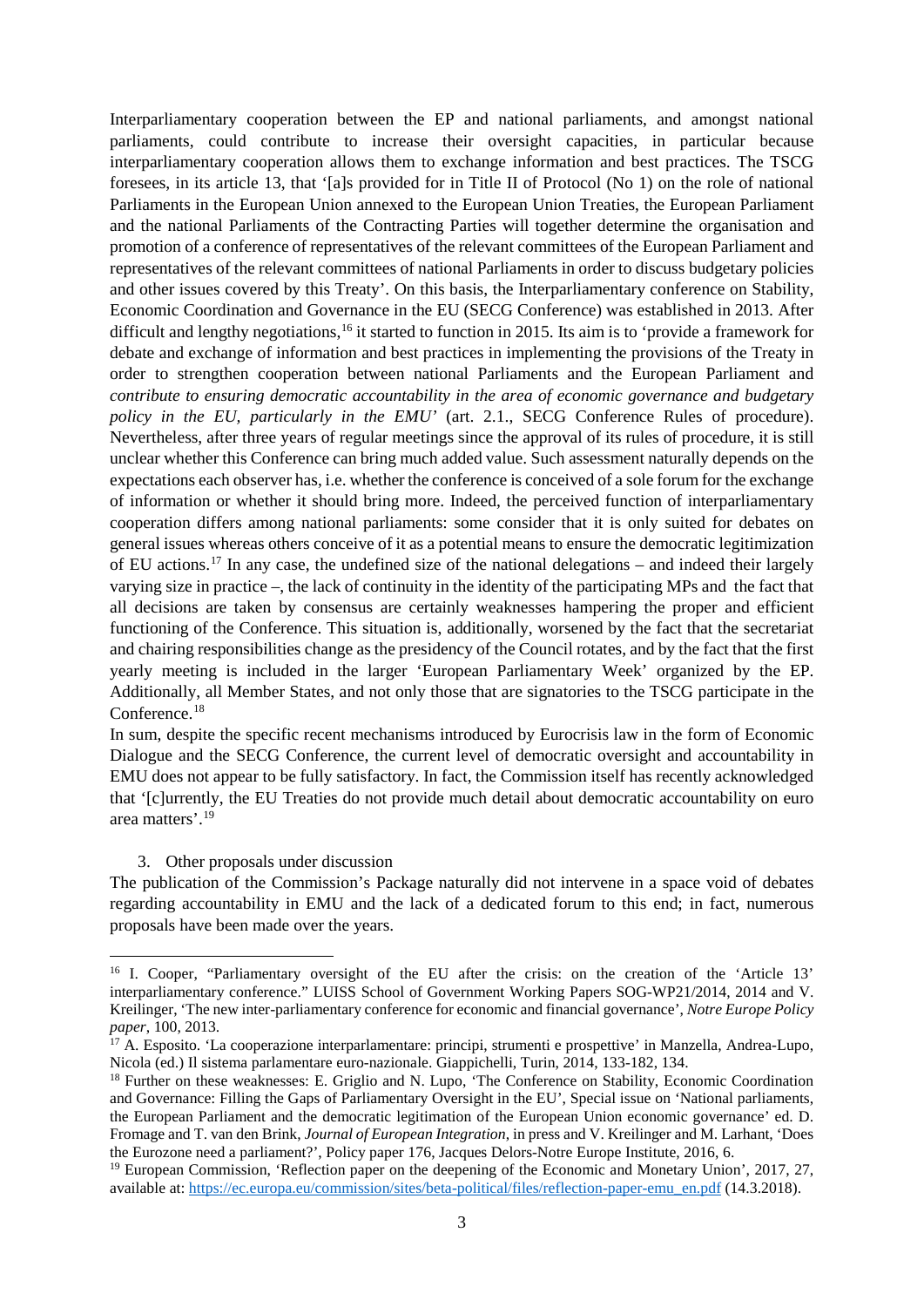Two of them will be briefly examined here to assess their potential and describe the context in which the Commission's proposals intervene. They are: the possibility to create a Eurozone EP sub-committee and the introduction of a dedicated Eurozone parliament, possibly by means of approval of a 'Treaty for the democratisation of a Eurozone' (T-dem). [20](#page-5-0)

The question of a possible differentiation for Eurozone-specific matters within the EP has been debated largely, and rejected by the EP itself, for long.<sup>[21](#page-5-1)</sup> This notwithstanding, the possibility to introduce such a committee with the participation of MEPs from all Member States gained momentum, and appeared likely, at the end of the past legislature  $(2014)$ ,<sup>[22](#page-5-2)</sup> although it was never implemented at a later stage. Several hurdles to the implementation of any of these two proposals – creation of a Eurozone-specific structure with and without the participation of all MEPs – can be identified. They derive from the fact that MEPs, who represent 'citizens' (art. 10 TEU) i.e. citizens living both in Eurozone and non-Eurozone Member States, would potentially be led to participate and vote on Eurozone-specific matters. This, in turn, would be likely to undermine the democratic credentials of the decisions taken, since MEPs from non-Eurozone Member States would be involved in decisions that will eventually not be applied to the citizens who elected them.[23](#page-5-3) It is equally true that decisions taken within the Eurozone also affect the economies of non-Eurozone Member States, but it is doubtful whether this suffices to compensate for the absence of correspondence between the MEPs involved and the citizens they represent. Furthermore, the recent rejection by the EP of elections based on transnational lists, $^{24}$  $^{24}$  $^{24}$  advocated, among others, by French President Macron, underlines again the relationship between MEPs and the Member States in which they are elected.

These issues would be avoided if a Eurozone sub-committee, which could be established under the current rules of procedure, were to be established within the Committee on economic and monetary affairs (ECON committee) for instance. It would not necessarily have to be only composed of MEPs elected in Eurozone Member States.<sup>[25](#page-5-5)</sup> Even if all MEPs were to be involved in such a sub-committee, this possibility appears to be problematic for a number of reasons. First, the EP's core role is the representation of *all* European citizens. Attributing different roles and rights to MEPs would potentially create 'second order' MEPs thus implying the existence of 'second order EU citizens'[.26](#page-5-6) Second, as stated above, there are good reasons for including MEPs from non-Eurozone Member States but this also involves issues of democratic legitimacy. Furthermore, if transnational lists were to be introduced at some point, the resulting situation would be particularly complex with up to three classes of MEPs. Finally, whatever the form it takes, a Eurozone-specific structure within the EP is unlikely to enhance democratic legitimacy in view of the limited interest of citizens for European elections and considering the limited (non-legislative) powers it could have under the current Treaties; it is thus unlikely that the creation of such a sub-committee would significantly increase transparency and citizens' understanding of EMU matters.

<span id="page-5-0"></span><sup>&</sup>lt;sup>20</sup> See also more generally on this issue: V. Kreilinger and M. Larhant, 'Does the Eurozone need a parliament?', Policy paper 176, Jacques Delors-Notre Europe Institute, 2016. 21 D. Curtin and C. Fasone, 'Differentiated representation: is a flexible European Parliament desirable?' in *Between* 

<span id="page-5-1"></span>*flexibility and disintegration. The trajectory of differentiation in the EU*, B. de Witte, A. Ott, E. Vos (ed.), Edward Elgar, Cheltenham, 2017, 118-145, 119.

<span id="page-5-2"></span><sup>&</sup>lt;sup>22</sup> EU Observer, 'Would a Eurozone committee enrich the EU parliament?', 12 February 2014 and S. Verhelst, 'A Eurozone Subcommittee in the European Parliament: High hopes, low results?', European Policy Brief no. 31, Egmont Institute, 2014.

<span id="page-5-3"></span> $^{23}$  Id., 120.

<span id="page-5-5"></span><span id="page-5-4"></span><sup>&</sup>lt;sup>24</sup> This was rejected on 7 February 2018.<br><sup>25</sup> D. Curtin and C. Fasone, 'Differentiated representation: is a flexible European Parliament desirable?' in *Between flexibility and disintegration. The trajectory of differentiation in the EU*, B. de Witte, A. Ott, E. Vos (ed.), Edward Elgar, Cheltenham, 2017, 118-145, 133.

<span id="page-5-6"></span><sup>26</sup> D. Curtin and C. Fasone, 'Differentiated representation: is a flexible European Parliament desirable?' in *Between flexibility and disintegration. The trajectory of differentiation in the EU*, B. de Witte, A. Ott, E. Vos (ed.), Edward Elgar, Cheltenham, 2017, 118-145, 130.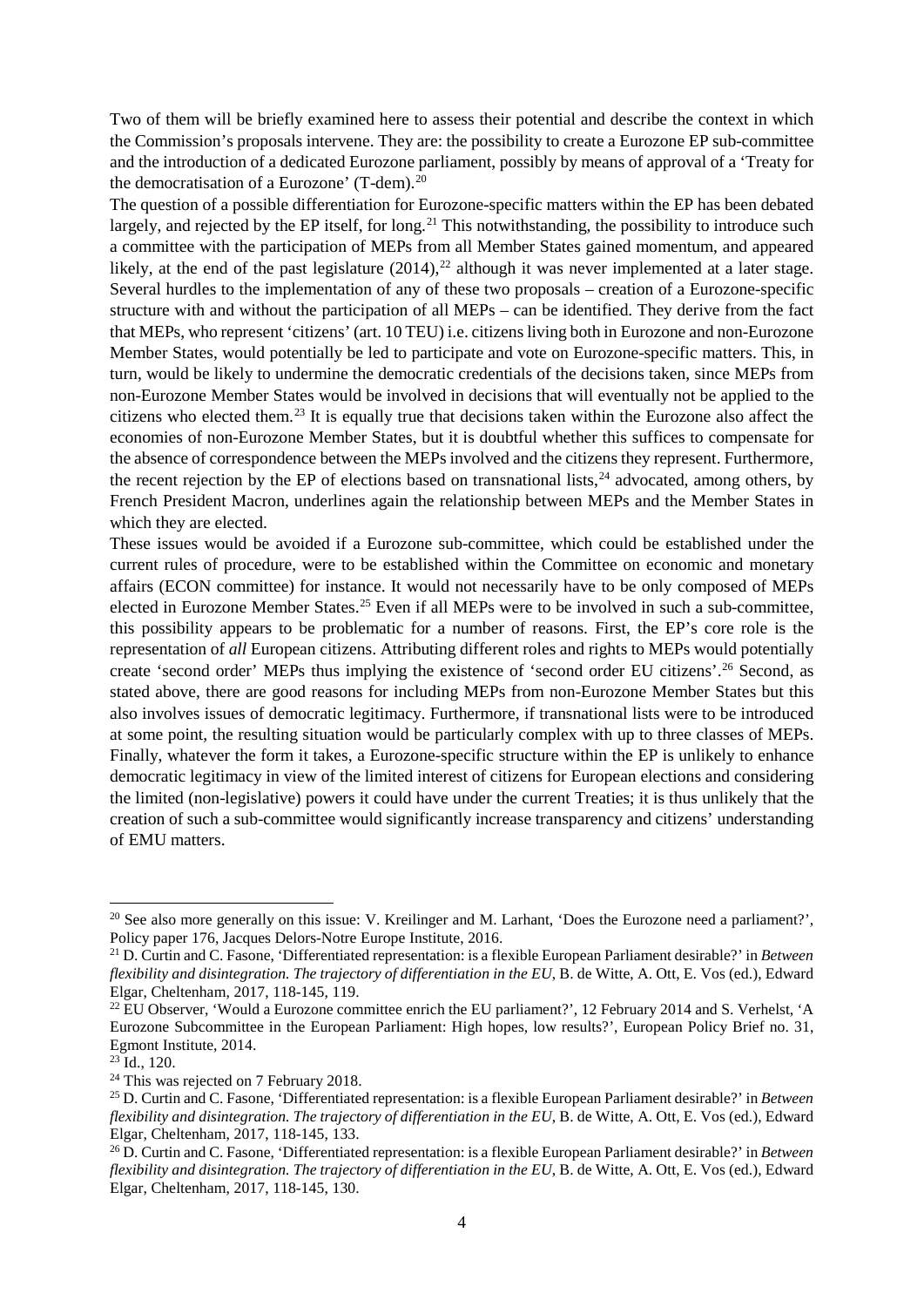Another proposal, which has been discussed for long, has consisted in the introduction of a 'Eurozone parliament', established either within the EU or by means of an international treaty, e.g. via the adoption of a Treaty for the democratisation of the governance of the Euro area.<sup>[27](#page-6-0)</sup> Some have advocated the creation of a directly elected Eurozone Parliament, while others have envisaged that Eurozone MPs could form such a Eurozone chamber.<sup>[28](#page-6-1)</sup> Proposals have, in any event, hardly been very detailed<sup>[29](#page-6-2)</sup> and have not examined issues such as membership, prerogatives, composition and legal basis comprehensively.[30](#page-6-3)

At a time when the Commission seeks to 'repatriate' the content of the TSCG in EU law, the adoption of an international treaty for the democratization of the EMU as proposed in 2017 by Hennette et al. appears highly unlikely. Additionally, the formula proposed by these authors that would involve both the EP and national parliaments (105 MPs and 25 MEPs or 320 MPs vs 80 MEPs),<sup>[31](#page-6-4)</sup> and a maximum of 400 deputies,[32](#page-6-5) is not optimal. It risks reproducing the issues experienced in the framework of the SECG Conference. It also does not explicitly address the question of the selection of MEPs, or the absence thereof and the problems that result from the respective choices. Amongst other things, the 'different mandates, distinct legitimacy and contrasting functions and preoccupations'[33](#page-6-6) MPs and MEPs have are not taken into account.

Apart from the more concrete proposals related to the potential creation of a sub-committee dedicated to Eurozone matters, the other proposals, and especially the T-dem, are thus, in our view, more useful to launch a debate on the existing shortcomings than solid proposals at this stage.

4. The Commission December 2017 Package: Presentation and Assessment

Against this background, the proposals made by the Commission in its December 2017 policy package on 'Completing Europe's Economic and Monetary Union'[34](#page-6-7) deserve to be examined to analyse what they entail, and whether they are likely to improve the current situation or not. Indeed, the Commission, and (some) Member States alike, consider that the framework of EMU should be strengthened now that Europe has finally started to recover from the economic and financial crisis. Should this project be successful, it would become all the more pressing to ensure adequate, and indeed tighter, levels of democratic accountability.

<span id="page-6-0"></span> $27$  The idea of a second (or third) EU Eurozone chamber has been brought forward repeatedly, in particular by French politicians: E. Macron pleaded in favour of such a chamber as he was minister of economy (Ouest France, 'Macron plaide pour un parlement de la zone euro à Strasbourg', 4 September 2015). Former German minister of economy Wolfgang Schäuble was also in favour of such a reform (La Tribune, 'Schäuble favorable à la creation d'un Parlement de la zone Euro', 11 May 2017) while this was one of the three main projects put forward by candidate B. Hamon during the latest presidential campaign (Le Parisien, 'Hamon présente son projet de "new deal européen"', 10 March 2017). He actually based himself on a draft (international treaty) for the democratization of the Euro area prepared by a group of academics (Stephanie Hennette et al. 'Draft Treaty on the democratization of the governance of the Euro area ("T-Dem")'. 2017. Available at[: http://piketty.pse.ens.fr/en/files/T-DEM%20-](http://piketty.pse.ens.fr/en/files/T-DEM%20-%20Final%20english%20version%209march2017.pdf) [%20Final%20english%20version%209march2017.pdf\)](http://piketty.pse.ens.fr/en/files/T-DEM%20-%20Final%20english%20version%209march2017.pdf). A special issue of the journal *European Papers* has been dedicated to the T-dem (2018, advanced access available at: [http://www.europeanpapers.eu/en/news/european](http://www.europeanpapers.eu/en/news/european-papers-forthcoming-next-issue-ejournal)[papers-forthcoming-next-issue-ejournal\)](http://www.europeanpapers.eu/en/news/european-papers-forthcoming-next-issue-ejournal). 28 D. Curtin and C. Fasone, 'Differentiated representation: is a flexible European Parliament desirable?' in *Between* 

<span id="page-6-1"></span>*flexibility and disintegration. The trajectory of differentiation in the EU*, B. de Witte, A. Ott, E. Vos (ed.), Edward Elgar, Cheltenham, 2017, 118-145, 137.

<span id="page-6-2"></span><sup>&</sup>lt;sup>29</sup> I. Cooper, 'A Separate Parliament for the Eurozone? Differentiated Representation, Brexit, and the Quandary of Exclusion', *Parliamentary Affairs* (2017) 70, 655–672, 656.

<span id="page-6-3"></span><sup>&</sup>lt;sup>30</sup> More on this: Id.<br><sup>31</sup> S. Hennette et al., *Pour un traité de démocratisation pour l'Europe*, Paris, Seuil, 2017, 17s.

<span id="page-6-5"></span><span id="page-6-4"></span><sup>32</sup> Art. 4 T-dem.

<span id="page-6-6"></span><sup>33</sup> A. Duff, 'Genuine Economic and Monetary Union Will Be Federal or It Will Not Be', *European Papers*, 2018 (advanced access), 6.

<span id="page-6-7"></span><sup>34</sup> [https://ec.europa.eu/info/publications/economy-finance/completing-europes-economic-and-monetary-union](https://ec.europa.eu/info/publications/economy-finance/completing-europes-economic-and-monetary-union-policy-package_en)[policy-package\\_en](https://ec.europa.eu/info/publications/economy-finance/completing-europes-economic-and-monetary-union-policy-package_en) (14.3.2018).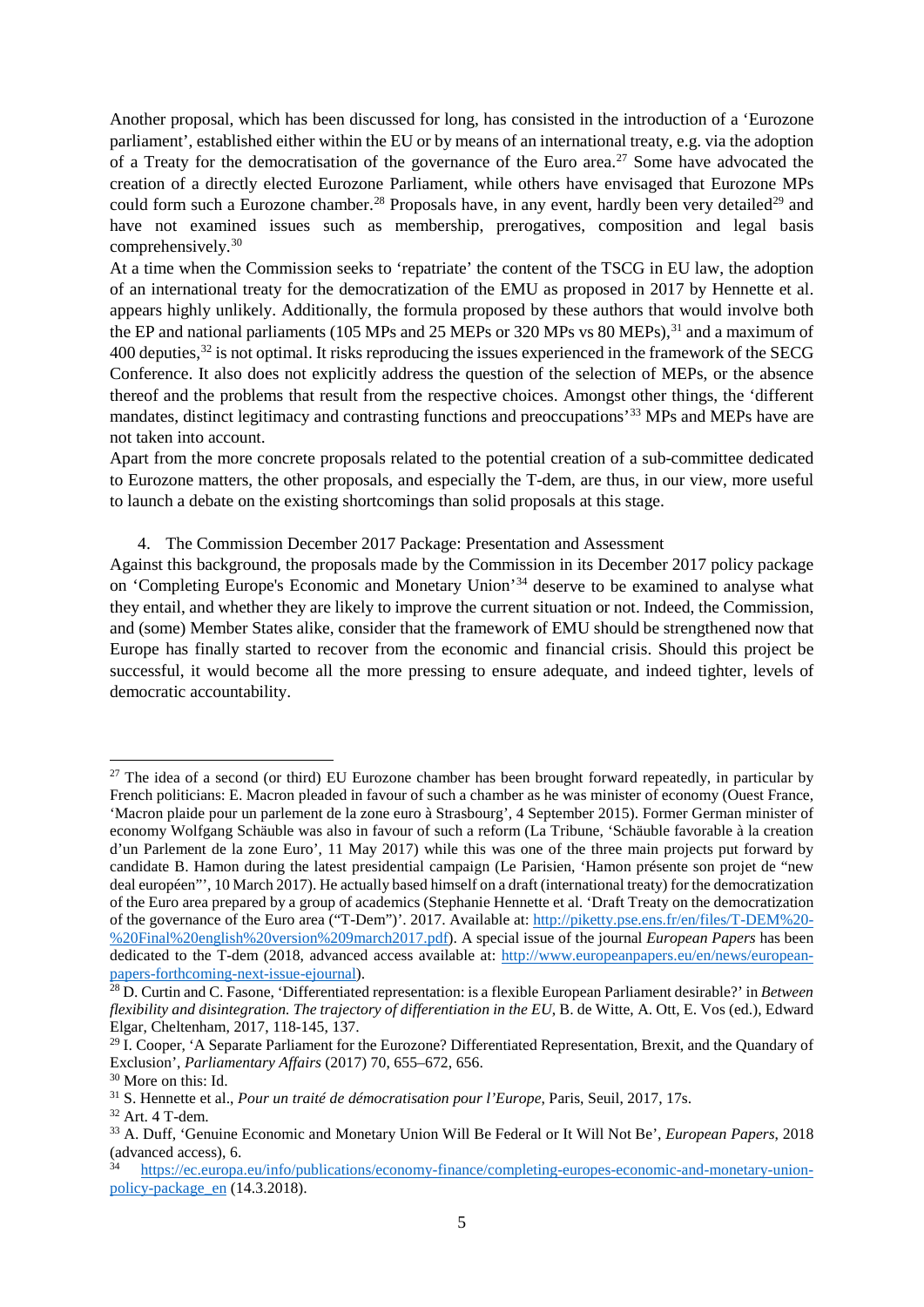This Package in fact builds upon other ideas already formulated earlier in 2017 in the Commission's Reflection paper on the deepening of the EMU for instance.<sup>[35](#page-7-0)</sup> In that document, the Commission proposed that the Economic Dialogue could be formalised by the end of 2018, and that an 'agreement on the democratic accountability of the euro area' could be signed by Commission, EP and 'other institutions and bodies taking decisions on or acting on behalf of the euro area' (including the Eurogroup) before the 2019 EP elections; it should later on be integrated in the EU Treaties.<sup>[36](#page-7-1)</sup>

In its Roadmap on Further steps towards completing Europe's Economic and Monetary Union,<sup>[37](#page-7-2)</sup> the Commission set three clear priorities: Unity, Efficiency and Democratic Accountability.[38](#page-7-3) According to the Commission, *unity* refers to the fact that the 'euro is the single currency of the EU', and that '[w]ith the exception of the United Kingdom and Denmark, all non-euro Member States are legally committed to joining the euro eventually'.[39](#page-7-4) *Democratic accountability*, by contrast, is based on the assumption that '[c]ompleting the Economic and Monetary Union also means greater **political responsibility** and **transparency** about who decides what at the different levels'.<sup>[40](#page-7-5)</sup> Interestingly, the Commission understands that '[t]his requires [...] making sure that both national Parliaments and the European Parliament have sufficient powers of oversight on the management of the EU's economic governance'.<sup>41</sup> Nevertheless, as highlighted below, a closer examination of the different proposals entailed in the Package shows that national parliaments are largely disregarded to the benefit of the EP. This is both in line with the objective of *unity* and with previous statements by the Commission: Prior to the establishment of the SECG Conference, the Commission clearly indicated that 'The European Parliament, and only it, is that assembly for the EU and hence for the euro.<sup>'[42](#page-7-7)</sup> Whether such emphasis on the EP can really succeed in 'bringing the European dimension of decision-making closer to citizens and more to the forefront of national debates [...while also] lead[ing] to greater ownership of collective decisions and openness on the way they are taken and communicated<sup>'[43](#page-7-8)</sup> is doubtful. The EP appears to be ill-suited to make these questions more salient in national debates and to bring them closer to citizens, whose interest for the European legislature has been sharply decreasing over the years, as illustrated by the very poor participation rates to recent EP elections.[44](#page-7-9)

In its Roadmap, the Commission then provides an overview of the different measures it proposes. They are mainly five: 1. the establishment of a European Monetary Fund (EMF), 2. the integration in EU law of the 'substance' of the TSCG, [45](#page-7-10) 3. the proposal of new budgetary instruments for the Eurozone, 4. some changes in EU funds and the Structural Reform Support Programme, and 5. the creation of a European minister of economy and finance. Of these five proposals, only three (1,2 and 5) contain provisions regarding national parliaments and/or the EP.

#### 4.1.EMF and parliamentary accountability

For what concerns the first proposal on the transformation of the European Stability Mechanism (ESM) in an EMF, it is noteworthy that one of the reasons for such integration of an international-law based

<span id="page-7-0"></span> <sup>35</sup> European Commission, 'Reflection paper on the deepening of the Economic and Monetary Union', 2017, available at: https://ec.europa.eu/commission/sites/beta-political/files/reflection-paper-emu\_en.pdf (14.3.2018). 36 Id., 27-28.

<span id="page-7-2"></span><span id="page-7-1"></span><sup>&</sup>lt;sup>37</sup> European Commission. Communication on Further steps towards completing Europe's Economic and Monetary Union: a Roadmap COM(2017) 821 final.

<span id="page-7-3"></span><sup>38</sup> Id. 2-3.

<sup>39</sup> Ibid.

<span id="page-7-5"></span><span id="page-7-4"></span> $40$  Id, 3, bold in the original.<br> $41$  Ibid.

<span id="page-7-7"></span><span id="page-7-6"></span><sup>&</sup>lt;sup>42</sup> Communication from the Commission. A blueprint for a deep and genuine economic and monetary Union Launching a European Debate. COM(2012) 777 final/2, 35.<br><sup>43</sup> European Commission. Communication on Further steps towards completing Europe's Economic and Monetary

<span id="page-7-8"></span>Union: a Roadmap COM(2017) 821 final, 20170, 3.

<span id="page-7-9"></span><sup>&</sup>lt;sup>44</sup> In 2009, the turnout was 42.97% whereas it was 42.61% in 2014. European Parliament, 'Results of the 2014 elections' http://www.europarl.europa.eu/elections2014-results/en/election-results-2014.html.

<span id="page-7-10"></span><sup>&</sup>lt;sup>45</sup> European Commission. Communication on Further steps towards completing Europe's Economic and Monetary Union: a Roadmap COM(2017) 821 final, 2017, 4.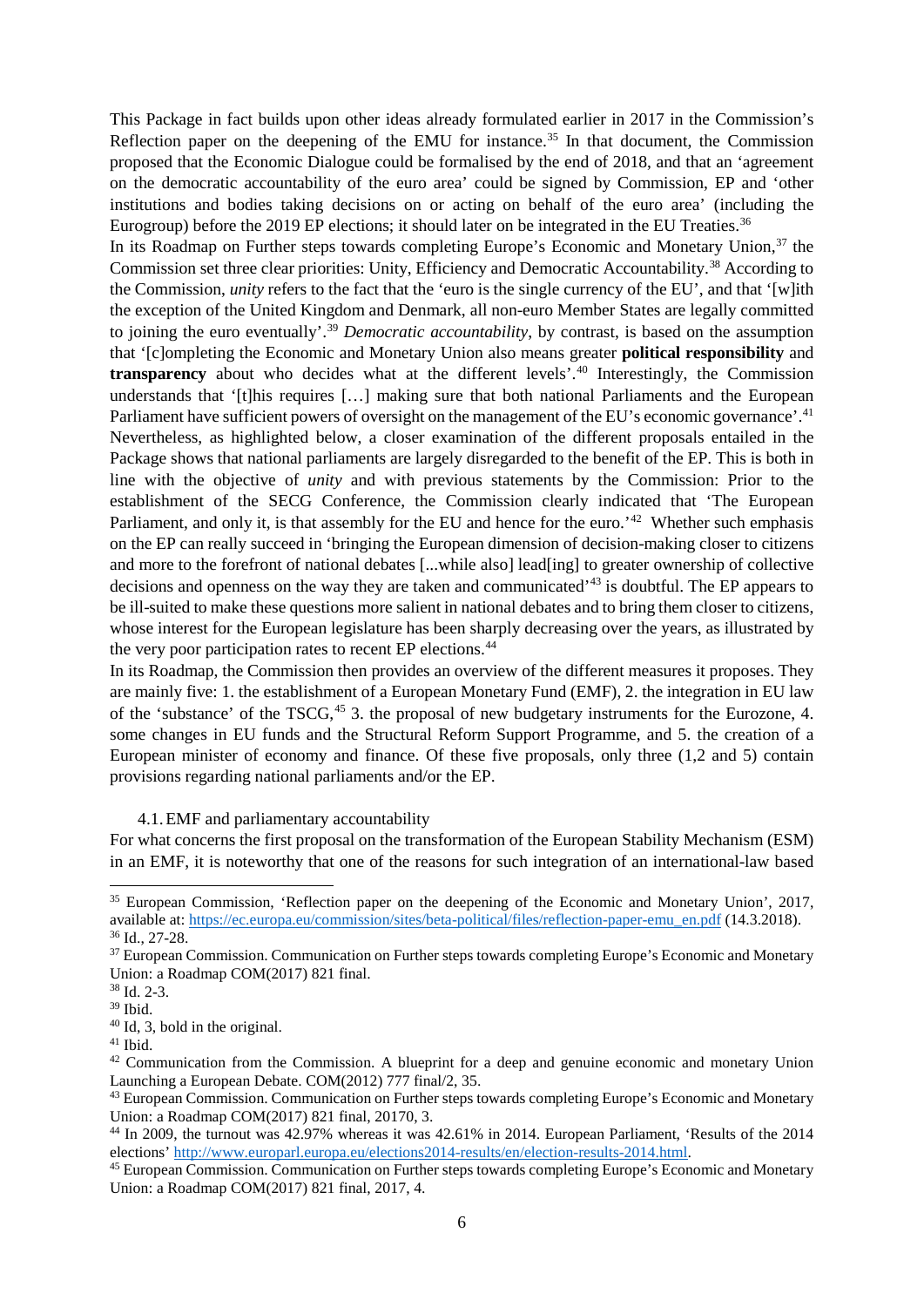instrument in EU law is precisely the need to increase its transparency and accountability to the EP;<sup>[46](#page-8-0)</sup> under the ESM, no mechanism exists to this end. The provisions the EMF proposal entails to achieve this goal are very similar to the ones already existing in the framework of the Banking Union, i.e. with regard to the Single Supervisory Mechanism (SSM) and the Single Resolution Mechanism (SRM).<sup>[47](#page-8-1)</sup> The Regulation proposal's Title II (art. 5 and 6) is dedicated to accountability. Interestingly, it refers both to accountability towards the EP and the Council (art. 5) and to accountability towards national parliaments (art. 6), whereas in the SSM Regulation, $48$  no specific relation of accountability towards national parliaments is established.<sup>[49](#page-8-3)</sup> National parliaments' duty to ensure the accountability of the EFM is not aligned with the general principle according to which accountability should be guaranteed between institutions of the same level.<sup>[50](#page-8-4)</sup> However, especially in the case of the future EFM which has thus far been governed by an intergovernmental agreement, a stronger role for national parliaments is certainly justified and could contribute to ensure more equal rights to all national parliaments: at present, some have to agree on the disbursement of ESM funds whereas others do not have such a right.

The EP is deemed to receive the EMF's annual report, its annual accounts and its financial statements. These documents shall be the object of the presentation by the managing director, and the EP can hold a general debate too (art. 5-2). The EP competent committees can hear the managing director on the execution of the EMF's tasks; he/she can also request to be invited (art. 5-3). Furthermore, the EP shall be entitled to receive answers to oral and written questions (art. 5-4). Confidential oral discussions can be held where necessary with the managing director, the chair and the vice-chair (art. 5-5), like they are already organized in the framework of the SSM and the SRM. The EP should also be consulted during the appointment process of the managing director (art. 7 Statute of the  $EMF^{51}$ ), whereas this does not happen at present in the framework of the ESM. However, it can be noted that this is less than the EP obtained in the framework of the SSM where it has a right of veto on the nomination of the Supervisory Board chair and vice-chair (Art. 26-3 SSM Regulation). This mere necessity to consult the EP is rather similar to the obligation that rest on Council members in the appointment procedure of ECB executive board members (art. 293-2 TFEU).

National parliaments are also involved in ensuring the EMF's democratic accountability as indicated, although to a minor extent. First, the Regulation proposal indicates that the reinforcement of the EP's prerogatives shall not 'affect[…] the way in which national governments are held to account by their own national Parliaments'.<sup>[52](#page-8-6)</sup> Further to this '[f]or reasons of transparency and democratic control, national Parliaments should have rights to obtain information about the activities of, and to engage in a

<span id="page-8-0"></span> <sup>46</sup> Ibid. and European Commission, 'Proposal for a Council regulation on the establishment of the European Monetary Fund', COM(2017) 827 final, 3.

<span id="page-8-1"></span> $47$  See on these mechanisms: with a focus on the EP, F. Amtenbrink. and M. Markakis. 'Towards a meaningful prudential supervision dialogue in the Euro area? A study of the interaction between the European Parliament and the European Central Bank in the Single Supervisory Mechanism', ADEMU, Working Paper 2017/079, 2017, and taking both national parliaments and EP into account: D. Fromage and R. Ibrido, 'The 'Banking Dialogue' as a model to improve parliamentary involvement in the Monetary Dialogue?', special issue on "National parliaments, the European Parliament and the democratic legitimation of the European Union economic governance" edited by D. Fromage and T. van den Brink", Journal of European Integration, in press.

<span id="page-8-2"></span><sup>48</sup> Council Regulation (EU) No 1024/2013 of 15 October 2013 conferring specific tasks on the European Central Bank concerning policies relating to the prudential supervision of credit institutions.

<span id="page-8-3"></span><sup>&</sup>lt;sup>49</sup> Article 21 SSM Regulation is simply entitled 'national parliaments' by contrast to article 20, containing the provisions on the EP and the Council, entitled 'accountability and reporting'.

<span id="page-8-4"></span><sup>&</sup>lt;sup>50</sup> C. Zilioli, 'The Independence of the European Central Bank and its New Banking Supervisory Competences' in *Independence and Legitimacy in the Institutional System of the European Union* edited by D. Ritleng, Oxford: Oxford University Press, 125-179, 176.

<span id="page-8-5"></span><sup>&</sup>lt;sup>51</sup> Annex to the Proposal for a Council Regulation on the establishment of the European Monetary Fund COM(2017) 827final.

<span id="page-8-6"></span><sup>&</sup>lt;sup>52</sup> Point 8, Recitals, Proposal for a Council Regulation on the establishment of the European Monetary Fund COM(2017) 827 final.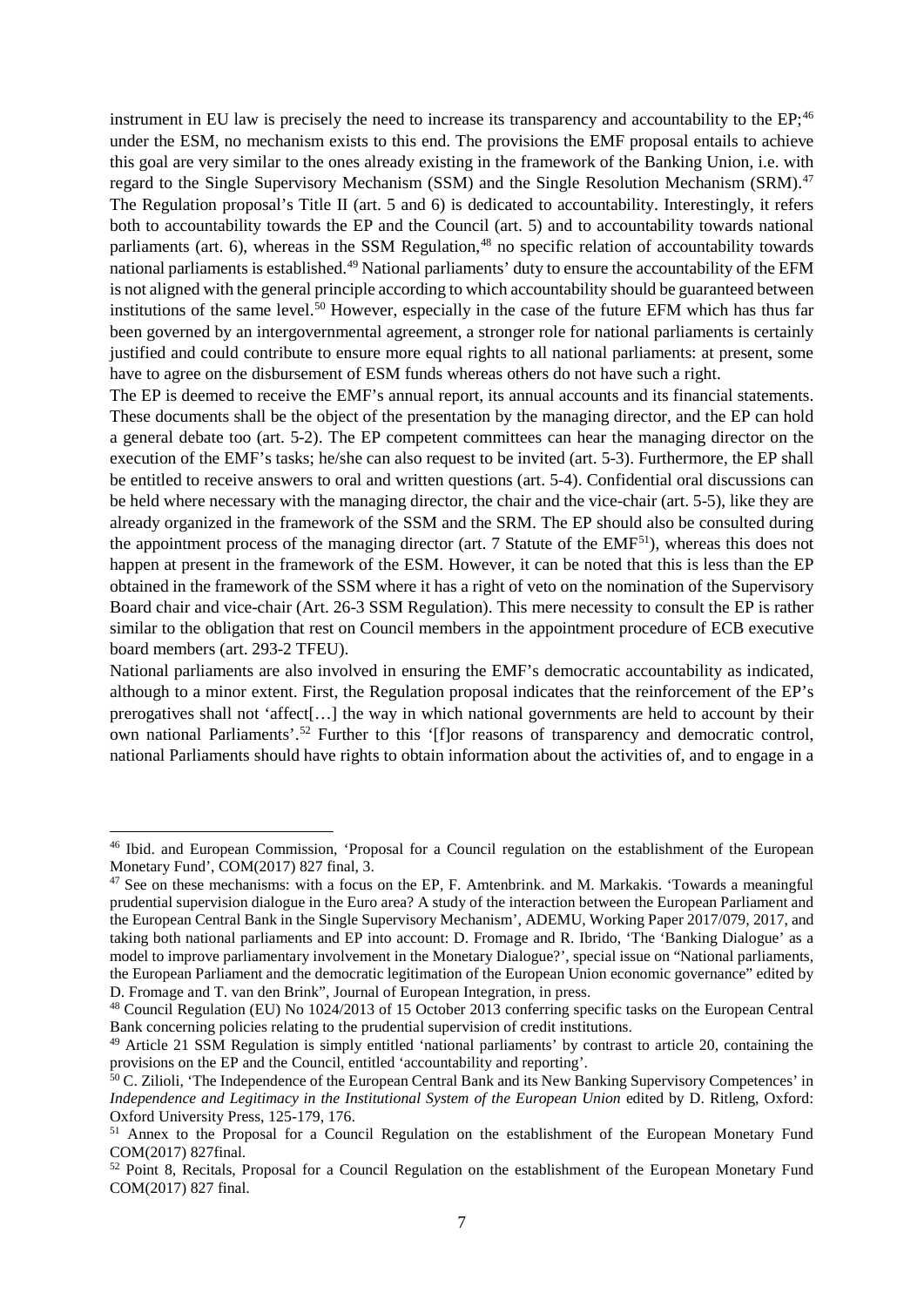dialogue with the EMF'.<sup>[53](#page-9-0)</sup> As to the concrete instruments granted to them to this end, they shall receive the EMF's annual report as it is forwarded to the EP and the Council, and they may address their reasoned opinions on that report to the EMF (art. 6-1). Additionally, they can ask the EMF to reply in writing to any observation or question they may have (art. 6-2) and they may 'invite the Managing Director to participate in an exchange of views in relation to the progress made regarding the implementation of the financial stability support' (art. 6-3). These rights are identical to those national parliaments have vis-à-vis the ECB in the framework of the SSM.

Given that the legal basis chosen for this proposal is the flexibility clause (art. 352 TFEU), unanimity will be required in the Council, and the EP will have to give its consent too. As per article 352-2 TFEU, national parliaments' attention also has to be drawn to this proposal by the Commission. In some Member States such as Germany, additional safeguards have been put into place which de facto give a right of veto to national parliaments.<sup>[54](#page-9-1)</sup> This means that on the one hand, the EP can be expected to seek to enhance its role during the negotiations and to condition its consent to this. On the other hand, this also implies that (some) national parliaments will, at the very least, have to remain properly informed and may be keen on expressing their opinion on the proposal generally. So far, three have already submitted their contribution to the Commission in the framework of the Political Dialogue;<sup>[55](#page-9-2)</sup> further developments will have to be monitored in the future.

The question of parliaments' role in the context of the new EMF was in fact debated on the occasion of the latest European Parliamentary Week/SECG Conference meeting held in Brussels in February 2018.<sup>56</sup> During the debates, participating MPs and MEPs expressed their concerns related to the name of the fund, which several participants did not find suitable mostly because of its reference to the *monetary*  policy and its resemblance with the International Monetary Fund, which exercises a different function[.57](#page-9-4) Other comments were made in relation to the legal basis chosen (art. 352 TFEU) or the conditions of co-existence of, and the balance between the EU and the Eurozone. Eventually, relatively little attention was devoted to parliaments' role in the framework of the new EMF, though there was a call in favour of a Eurozone parliament.

4.2.The introduction of the 'substance' of the TSCG in EU law.

The second proposal contained in the Commission Package concerns the introduction of the 'substance' of the TSCG in EU law. In this case, the Commission's position appears to be rather ambivalent towards the SECG Conference. In its Roadmap, it indeed states that '[t]he proposal also stresses the value and maintains the practice of inter-parliamentary meetings held annually by the European Parliament'<sup>58</sup> thereby simply neglecting the fact that the presidency parliament organises a meeting during the second half of the year as well. This is both coherent with previous Commission statements, and with its plea for unity. However, in the proposal itself,<sup>[59](#page-9-6)</sup> the Commission's wording is much more neutral. It declares that 'Article 13 of the TSCG lays down that budgetary policies and other issues covered by that Treaty will be discussed in the framework of inter-parliamentary meetings held by the European Parliament and the national Parliaments of the Contracting Parties […]. This Directive should apply without

<span id="page-9-0"></span><sup>&</sup>lt;sup>53</sup> Point 11, Recitals, Proposal for a Council Regulation on the establishment of the European Monetary Fund COM(2017) 827 final.

<span id="page-9-1"></span><sup>54</sup> In Germany, article 8 Act on the Exercise by the Bundestag and by the Bundesrat of their Responsibility for Integration in Matters concerning the European Union (Responsibility for Integration Act – IntVG) requires that a law is adopted before the German represent in the Council may give its consent to a proposal made on the basis of article 352 TFEU.<br><sup>55</sup> Data extracted from the Platform for EU internarliamentary exchange (IPEX) (22/3/2018).

<span id="page-9-2"></span>

<span id="page-9-3"></span><sup>56</sup> Programme available at: http://www.epgencms.europarl.europa.eu/cmsdata/upload/d42a1204-3d78-4a65-a25e-f08a2d71290f/EPW ART 13 2018 - EN 15 02 18 FINAL DRAFT.pdf.

<span id="page-9-4"></span><sup>57</sup> The debates can be watched at: [http://www.europarl.europa.eu/ep-live/en/other-events/video?event=20180220-](http://www.europarl.europa.eu/ep-live/en/other-events/video?event=20180220-0900-SPECIAL-UNKN) [0900-SPECIAL-UNKN.](http://www.europarl.europa.eu/ep-live/en/other-events/video?event=20180220-0900-SPECIAL-UNKN)<br><sup>58</sup> Id., 8.

<span id="page-9-5"></span>

<span id="page-9-6"></span><sup>&</sup>lt;sup>59</sup> Proposal for a Council Directive laying down provisions for strengthening fiscal responsibility and the mediumterm budgetary orientation in the Member States COM(2017) 824 final.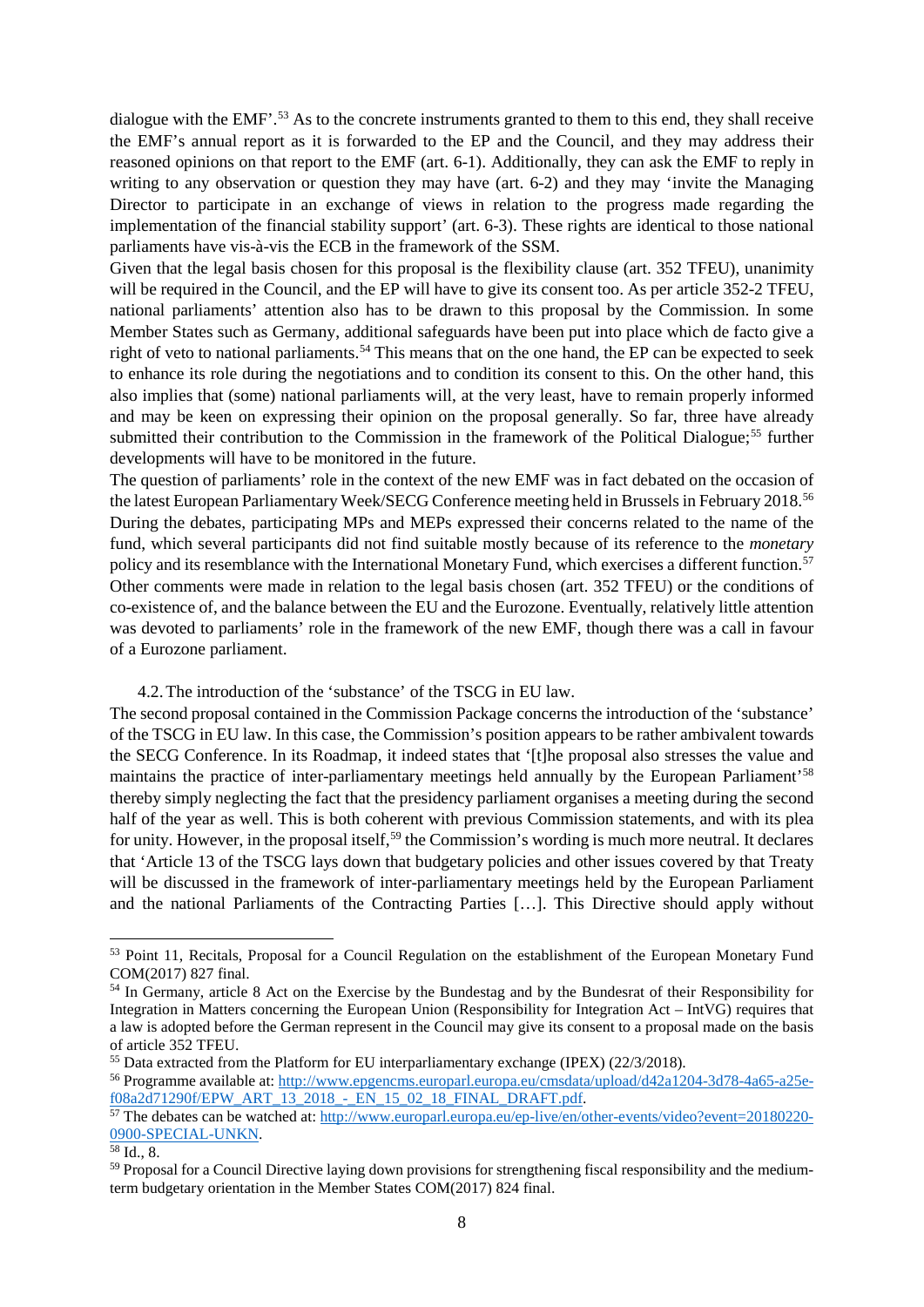prejudice to that practice, since such dialogue contributes to enhancing democratic accountability in the context of the Union's economic governance'.<sup>[60](#page-10-0)</sup> Whilst this statement is more accurate and in line with current practice, it will, on the other hand, not contribute to reduce the shortcomings that exist in the functioning of the SECG Conference.

Additionally, the legal basis chosen – art. 126-14(2) TFEU on the possibility for the Council to adopt provisions to replace the protocol on the excessive deficit procedure – only foresees the consultation of the European Parliament. Unlike in the case of the EFM, it will not be in a position to strengthen its role. This absence of reinforcement of the SECG Conference, and of parliaments' role more generally, is arguably less problematic than the lack of adequate mechanisms for parliamentary participation in the framework of an EMF would be. Indeed, the content of this Directive is quite alien to the original TSCG for its main aim is to enhance the harmonization of national fiscal policies. It does not entail additional transfers of decision powers to the EU level, and in that sense does not require any radical change in parliaments' standing. Nevertheless, the Commission could have perhaps sought to solve some of the issues which have emerged in practice since the launch of the Conference in 2013, even if it did not attribute it any decision-making capacities.

#### 4.3.The creation of a European Minister of Economy and Finance

Like the introduction of the ESM in EU law, the creation of a European Minister of Economy and Finance is supposed to contribute to 'ensure strong parliamentary scrutiny at EU level'.<sup>[61](#page-10-1)</sup> In the introduction to the Communication itself, it is indeed foreseen that 'the Minister would […] contribute to strengthening the transparency of EU policy-making [and] accountability towards the European Parliament'.<sup>[62](#page-10-2)</sup> This new European Minister would be a Vice-President of the Commission and he/she would simultaneously become the President of the Eurogroup, who also currently chairs the Board of Governors of the ESM. The EP would gain some accountability rights it currently lacks over the ESM/EFM and the Eurogroup since the ESM and the Eurogroup interact with the EP on a voluntary basis, and since Commission members are accountable to it and subject to a hearing prior to their appointment. It remains to be seen whether such specific accountability mechanisms towards an individual commissioner would be in line with the Commission's collective responsibility towards the EP though.<sup>[63](#page-10-3)</sup> In any event, if they were to be implemented, these provisions, combined with the EP's foreseen consultation during the appointment procedure of the EFM's managing director (see 3.1.), would provide it with comprehensive instruments to enhance the transparency and the accountability of the EFM's management and decision-making procedure. It would also open complementary avenues of enhanced accountability of Eurozone-specific bodies. At present, the EP has limited rights to be involved in the framework of Euro Summits meetings and, in fact, they have thus far remained largely inefficient as remarked above. Through the creation of a double-hatted European Minister, the EP would be somehow involved in the framework of the EFM and it could also ask questions and request information of the Eurogroup. The number and variety of tasks attributed to the Minister (i.e. Commissioner, Eurogroup Chair and EFM Board of governors Chair) could, nevertheless, make it more difficult for MEPs to seek accountability since it may not be always easy to identify in whose framework they should interrogate the Minister on its different functions.

For what concerns national parliaments, the Communication foresees that '[t]he Minister [...] would also be available for dialogues with national parliaments'.<sup>[64](#page-10-4)</sup> It can be very much doubted whether this

<span id="page-10-0"></span> $60$  17, Recitals, Proposal for a Council Directive laying down provisions for strengthening fiscal responsibility and the medium-term budgetary orientation in the Member States COM(2017) 824 final.  $61$  Id., 10.

<span id="page-10-1"></span>

<span id="page-10-3"></span><span id="page-10-2"></span> $62$  European Commission, Communication 'A European minister of economy and finance' COM(2017) 823 final. <sup>63</sup> More on this point: M. Patrin, 'A European Finance Minister: Form follows function, but is it legal? A legal analysis of the European Commission's proposal to create a European Minister of Economy and Finance', *ADEMU Working paper*, forthcoming.

<span id="page-10-4"></span><sup>64</sup> European Commission, Communication 'A European minister of economy and finance' COM(2017) 823 final, 7.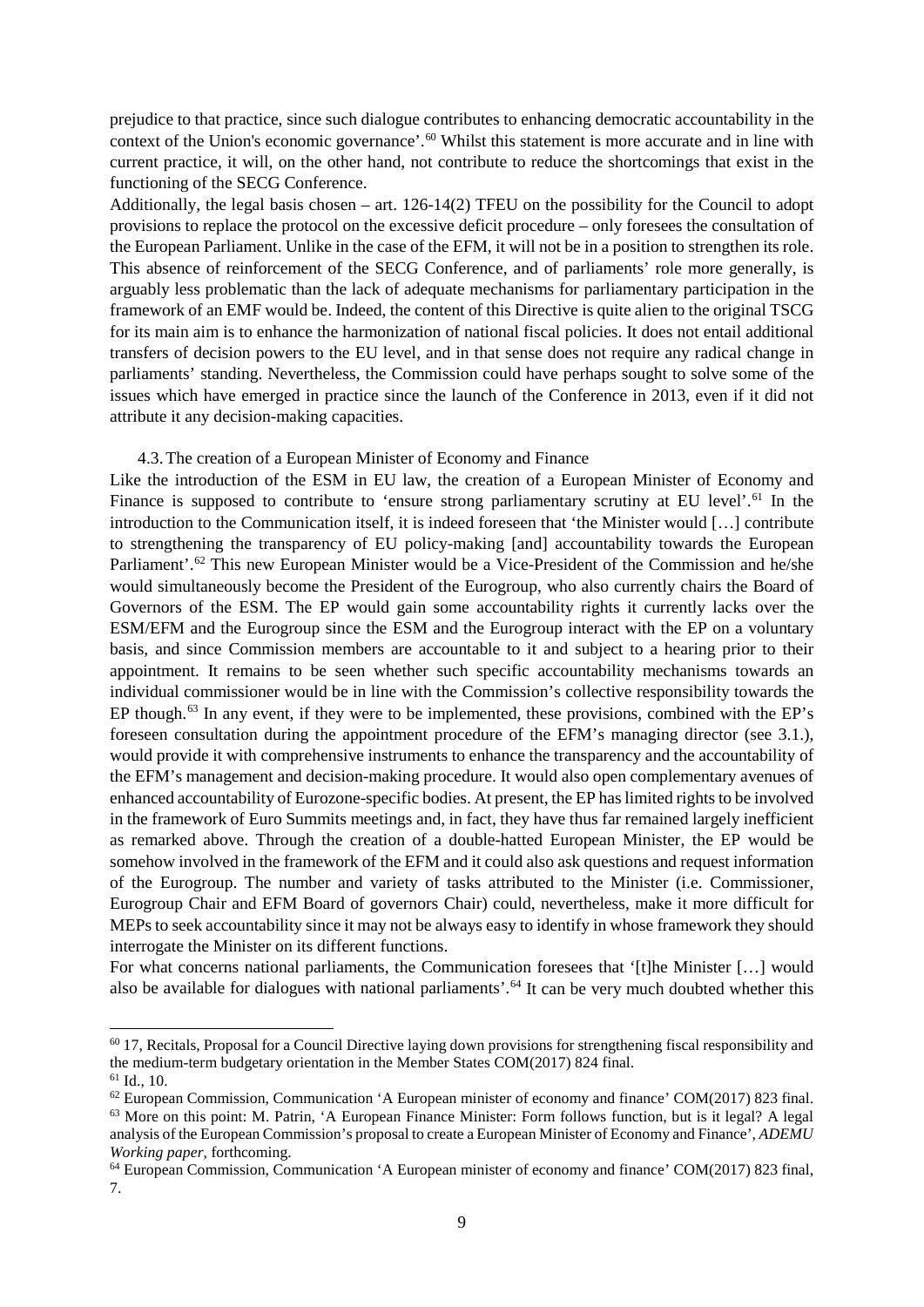would change anything to current practice. Indeed, since the beginning of the Juncker Presidency, there has been, on the side of the Commission, a strong willingness to increase direct contact between, on the one hand, commissioners and, on the other, national parliaments. President Juncker notably created the figure of first vice-president for Better Regulation, Interinstitutional Relations, the Rule of Law and the Charter of Fundamental Rights in charge of, among other responsibilities, 'Coordinating the work on better regulation within the Commission, ensuring that every proposal respects the principles of subsidiarity and proportionality, which are at the heart of the Commission's work' and of 'Overseeing the European Commission's relations with the other European institutions and promoting a new partnership with national Parliaments'.<sup>[65](#page-11-0)</sup> Furthermore, Commission President Juncker clearly assigned the vice-president in question the task to '[c]oordinat[e] and strengthen[…] the interaction of all Commissioners with national Parliaments as a way of bringing the European Union closer to citizens and forging a new partnership with national Parliaments'.<sup>[66](#page-11-1)</sup> In 2014, whereas 21 visits of the Barroso Commissioners took place during the first ten months of that year, nine visits could be organised during the last two months of the year after Jean-Claude Juncker took office.<sup>[67](#page-11-2)</sup> Comparatively, this total of 30 visits by commissioners represented an increase, as the number was only one third of this in the previous year.<sup>[68](#page-11-3)</sup> In 2015, their number kept increasing: members of the Commission carried out over 200 visits and the President, the Vice-Presidents and the Commissioners themselves visited almost all of the 28 Member States.<sup>69</sup> Similar trends continued to be observed in 2016.<sup>[70](#page-11-5)</sup> This increase is further confirmed by 11 out of 39 parliaments/chambers that indicated in October 2016 that the number of visits by commissioners had 'significantly' increased and another 16 of them considered that it had 'somewhat' done so. $71$ 

It is thus easy to imagine that these 'dialogues' between the Minister/Commissioner and national parliaments will amount to similar exchanges as those that already exist in the framework of the Political Dialogue. They are hence unlikely to contribute to the effective and systematic accountability of the Minister.

#### 4.4.Overall assessment

Beyond the individual assessment already provided as regards each of the individual proposals, some overall remarks can be made.

The Commission's position against a specific regime for the Eurozone is, first, in line with its previous statements, with its plea for unity and with the opinion against differentiated integration it voiced in its State of the Union 2017.<sup>[72](#page-11-7)</sup> Like the EP, it considers that the EP is also the assembly of the Eurozone and is the (only) organ capable of ensuring democracy accountability. The upcoming Brexit, after which Euro area economies will represent 85% of the EU's Gross Domestic Product,<sup>[73](#page-11-8)</sup> indeed points towards Euro-area membership becoming the norm. However, an enlargement to all EU Member States in the near future is highly unrealistic, both for economic reasons but also because it is difficult to imagine that Sweden will join the Eurozone for instance. The Commission's deference vis-à-vis the EP could be justified by the EP's reluctance to cooperate truly with national parliaments where its own institutional

<span id="page-11-0"></span><sup>&</sup>lt;sup>65</sup> https://ec.europa.eu/commission/2014-2019/timmermans\_en.<br><sup>66</sup> Mission letter of Jean-Claude Juncker to Frans Timmermans, 1 November 2014, 4.

<span id="page-11-2"></span><span id="page-11-1"></span> $67$  European Commission, Annual report 2015, 2016, 11. Of course the fact that the Barroso Commission was finishing its term of office might have played a role too. 68 European Commission, Annual report 2014, 2015, 8-9.

<span id="page-11-3"></span>

<span id="page-11-4"></span> $69$  Note that some of these visits to parliaments took place in the framework of larger roadshows dedicated to the promotion of specific initiatives, such as the Investment plan for Europe. European Commission, Annual report 2015, 2016, 11.

<span id="page-11-5"></span><sup>70</sup> European Commission, Annual report 2016, 2017, 11.

 $71 \text{ COSAC}, 26$ <sup>th</sup> bi-annual report 2016, 22.

<span id="page-11-7"></span><span id="page-11-6"></span> $72$  This is visible in particular in its preference for a 'sixth scenario'. President Jean-Claude Juncker's State of the Union Address 2017 available at: http://europa.eu/rapid/press-release SPEECH-17-3165 en.htm.

<span id="page-11-8"></span> $<sup>73</sup>$  European Commission. Communication on Further steps towards completing Europe's Economic and Monetary</sup> Union: a Roadmap COM(2017) 821 final, 3.